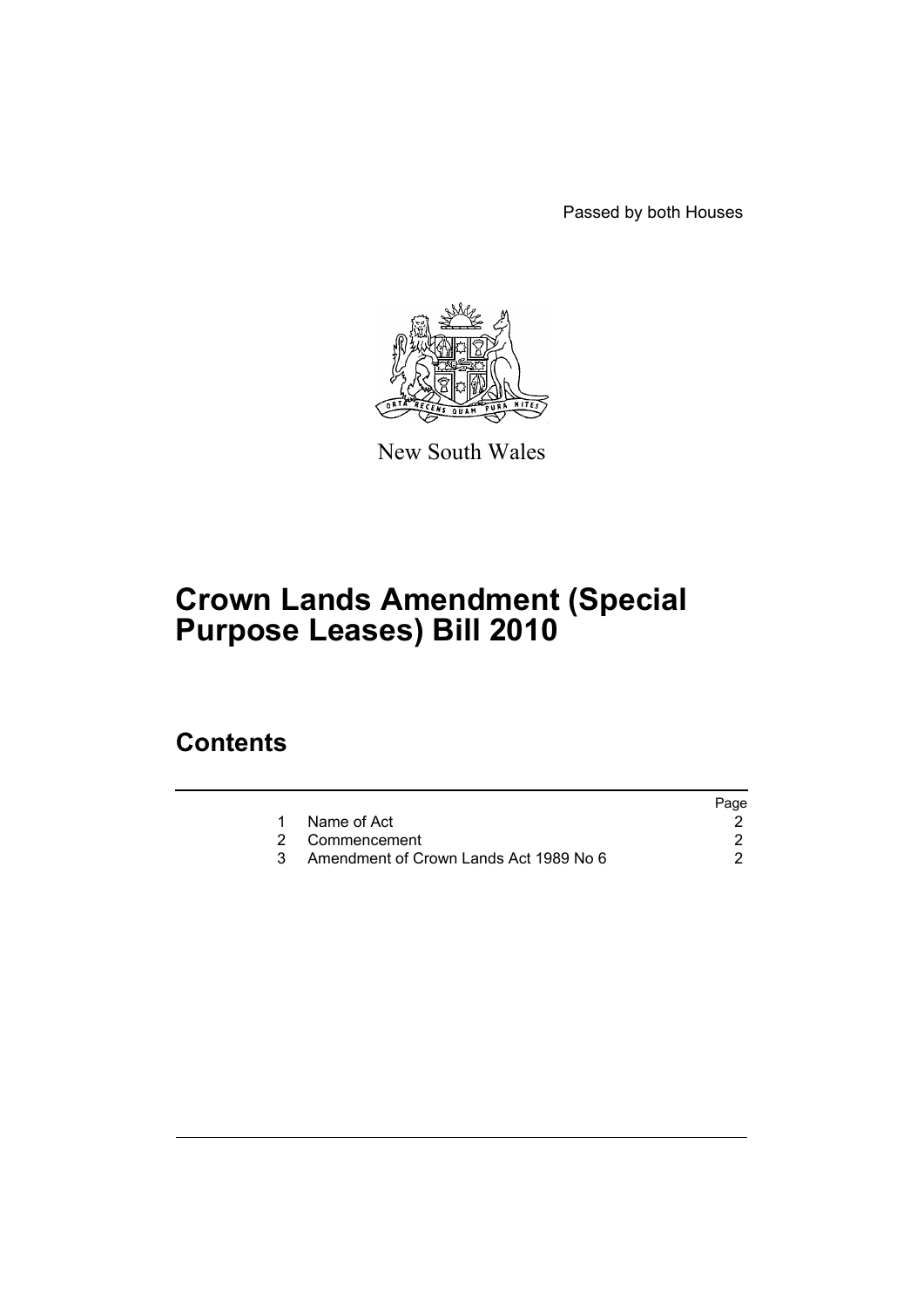*I certify that this public bill, which originated in the Legislative Assembly, has finally passed the Legislative Council and the Legislative Assembly of New South Wales.*

> *Clerk of the Legislative Assembly. Legislative Assembly, Sydney, , 2010*



New South Wales

## **Crown Lands Amendment (Special Purpose Leases) Bill 2010**

Act No , 2010

An Act to amend the *Crown Lands Act 1989* in relation to the establishment of development districts and the granting of special purpose leases in the Eastern and Central Division.

*I have examined this bill and find it to correspond in all respects with the bill as finally passed by both Houses.*

*Assistant Speaker of the Legislative Assembly.*